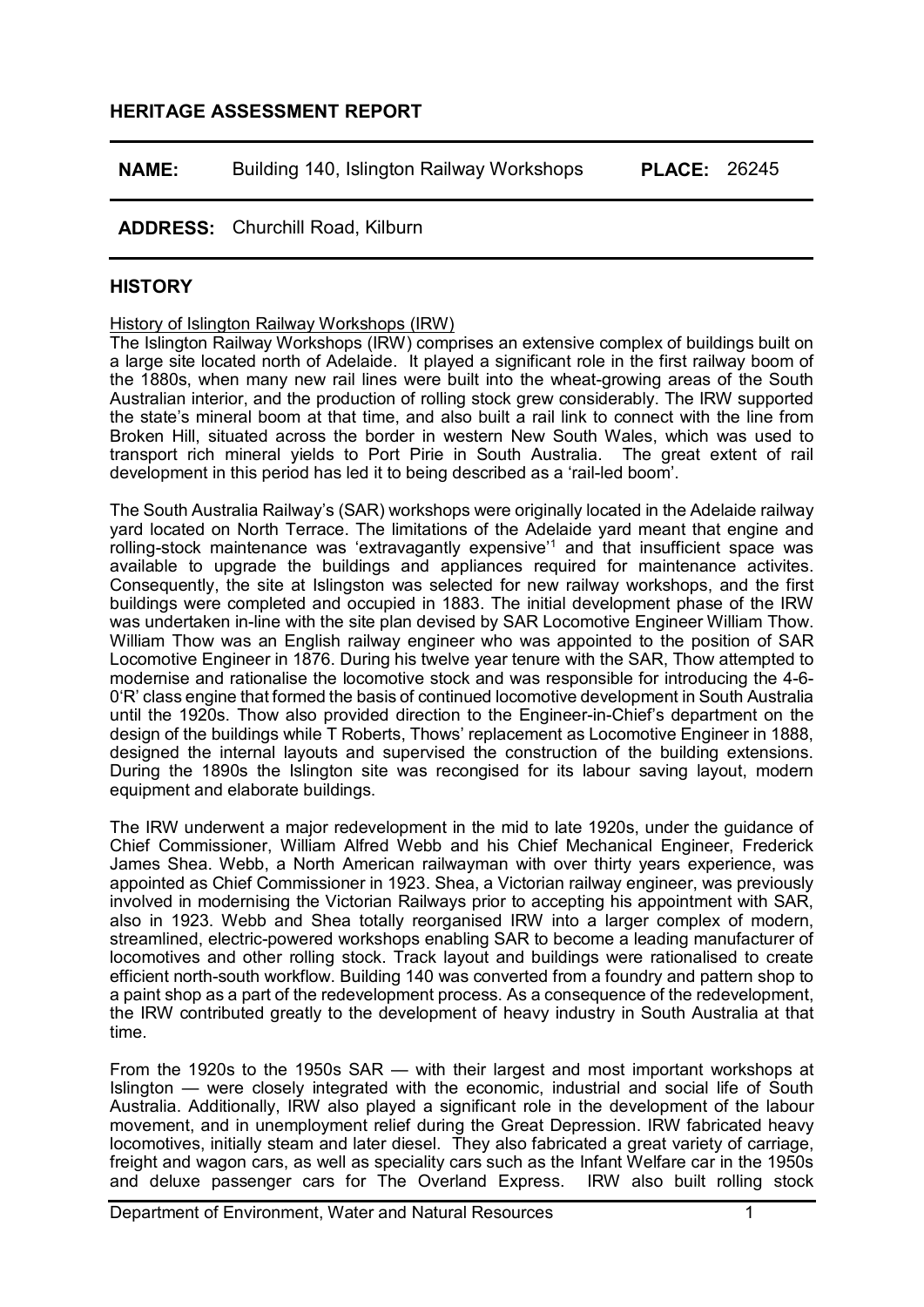commissioned by other states, including Victoria, as well as many non-rail vehicles. In addition to manufacture, the workshops were also involved in repairs and maintenance. In 2017, IRW continue to be used for railway purposes, albeit with a large portion of the site to the North and South redeveloped as a retail precinct.

## History of Building 140

Building 140 was built as a Foundry and Pattern Shop. The 1884 site plan indicates the building and its proposed extension. However, the SAR Commissioner's Report does not record the completion of the building until 1893.<sup>[2](#page-12-1)</sup> The building was converted to the Paint Shop during the redevelopment of the site in the mid-1920s. Building 140 is one of several large structures constructed in the establishment phase of the workshops in the late nineteenth century. Consequently, it has similar architectural detailing to many of the early buildings at IRW. Despite its change in roles in the 1920s, it played a fundamental role throughout the life of the workshops from the 1890s, contributing to the success of IRW as a heavy industrial and manufacturing site in South Australia.

# **Chronology**

- 1851: Plans to create a State-owned railway in South Australia.
- 1860s: Mining of copper ore in South Australia.
- 1878: 'Three tenders were opened on Tuesday at the office of the Engineer-in-Chief for the galvanized iron sheds to be erected at Islington for the new railway rolling-stock expected from New Zealand.
- 1878: New carriage shed and workshops to be built at Islington, including workmen's cottages.
- 1882: Architectural plan for 'Carriage and Wagon Works' at Islington, stamped Chief Engineers Office, South Australia.
- 1883: New railway workshops built at Islington. Layout designed by South Australian Railways (SAR) Locomotive Engineer William Thow.
- 1888: On-going debate regarding all manufacture of railway stock to be moved to Islington.
- 1890: The nation-wide Maritime Strike commences in Adelaide and involves transport workers.
- 1891: Completion of the transfer of all machinery and workers from the North Adelaide Locomotive Workshops to new workshops at Islington.

## **1893 Construction of Building 140 completed and building in use.**

- 1922: W A Webb is appointed Chief Commissioner of the South Australian Railways. Webb introduces radical new operating practices based on modernisation and efficiency and appoints Frederick Shea as Chief Mechanical Engineer.
- 1924: Demolition of old buildings and construction of the new workshops at Islington commences.
- 1927: Completion of the newly remodelled workshops at Islington.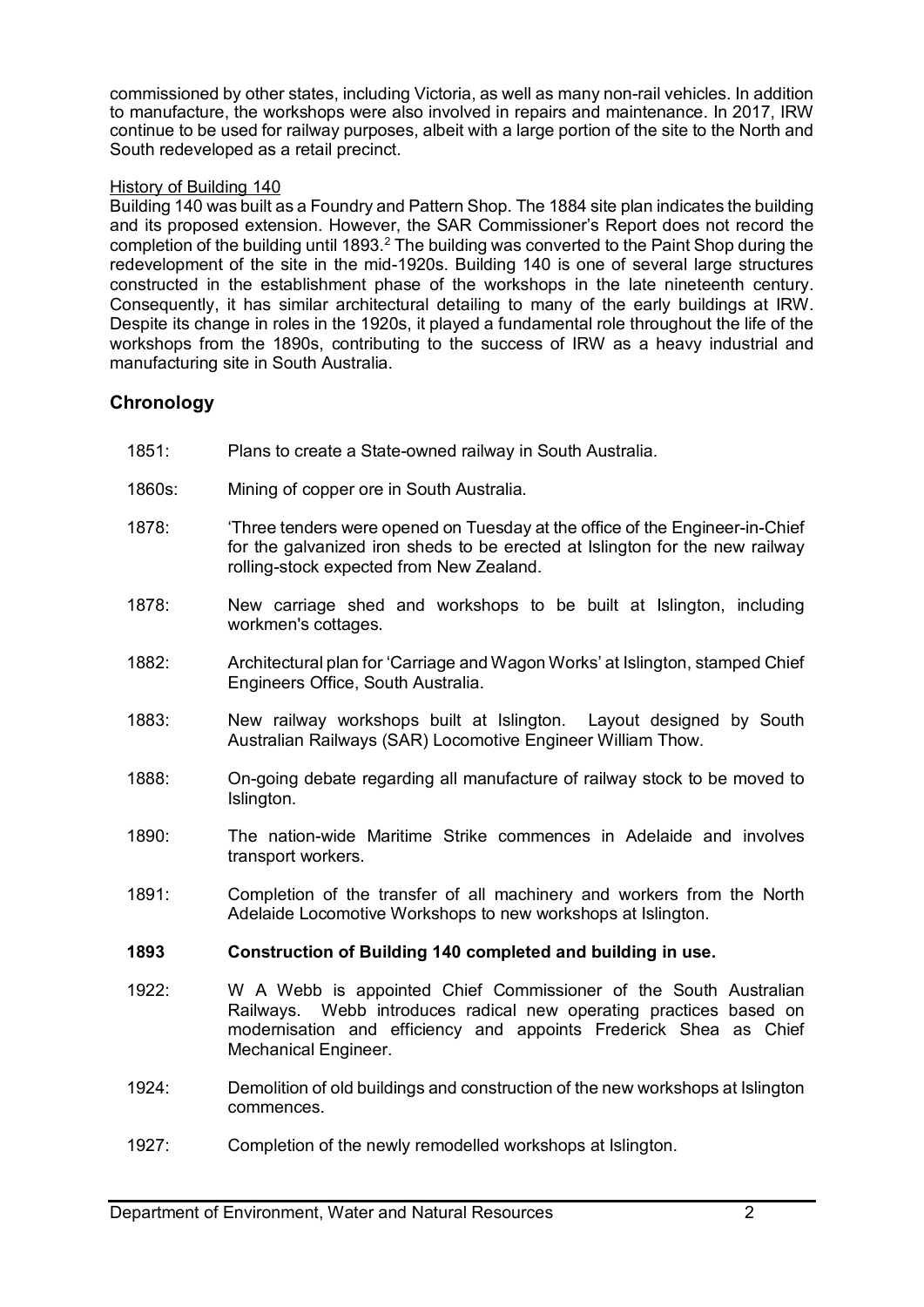- 1930: W A Webb resigns and returns to the United States.
- 1940-45: Islington Workshops are used as a munitions factory. One source claims that during this time, 'Islington railway workshops became possibly the finest industrial machine shop in Australia'.
- 1949: First diesel cars introduced by South Australian Railways.
- 1951: New diesel engine built at Islington is part of a jubilee of Federation parade in Adelaide.
- 1954: Centenary of the South Australian Railways.
- 1962-74: The 'SAR closed approximately ninety stations and sidings to goods traffic and reduced maintenance on several lines['3](#page-12-2)

# **DESCRIPTION**

Building 140, the Paint Shop, was originally constructed as the Foundry and Pattern Shop as a part of the Thow layout for IRW. The building was later converted to the Paint Shop (Paint Mill, Paint Shop and Spray Shop) during the Webb and Shea redevelopment of the site in the mid-1920s. The building is composed of two parallel bays oriented north-south. It is constructed from coursed, squared bluestone, red brick quoins and corrugated iron gable roofs with ventilators on both ridge-lines. The eastern bay is taller than the western bay.

The eastern and western façades of the building feature red brick pilasters that symmetrically divide each wall. These two facades also have decorative red brick cornices with red brick dentils. There is a series of arched multi-pane windows with red brick surrounds and a sandstone sill and an arched door on the western façade. Due to the additional building height, the eastern façade features a similar pattern of window and door openings that are now bricked up. There is also a row of smaller single and double arched multi-pane windows positioned under the cornice. The row of smaller windows also feature red-brick surrounds that contain bluestone inserts. A similar row of windows have been included in the western wall of the eastern bay.

The northern gable end of the building features sandstone gable ends and red brick dentils. The eastern bay has three multi-pane gable windows while the western bay has only one window. The main door openings are rectilinear in shape and are supported with reinforced concrete lintels and vertical members. The current doors are zincalume sheets attached to a metal frame.

The southern gable end has been extensively modified. Each wall-end is "buttressed" indicating that a section of the building has been demolished. This most likely occurred as a part of the mid-1920s redevelopment. Each buttress is caped. The southern façade contains large zincalume doors and is infilled with sheets of zincalume. The roof and lanterns have also been reclad with zincalume.

# **ASSESSMENT OF HERITAGE SIGNIFICANCE**

# **Statement of Heritage Significance:**

Building 140, formerly known as the Foundry and Pattern Shop and later the Paint Shop, Islington Railway Workshops has been assessed in accordance with the *Heritage Places Act 1993* section 16 and has been found to **not** fulfil any of the criteria for a State Heritage Place. Accordingly, no statement of significance can be attributed to it.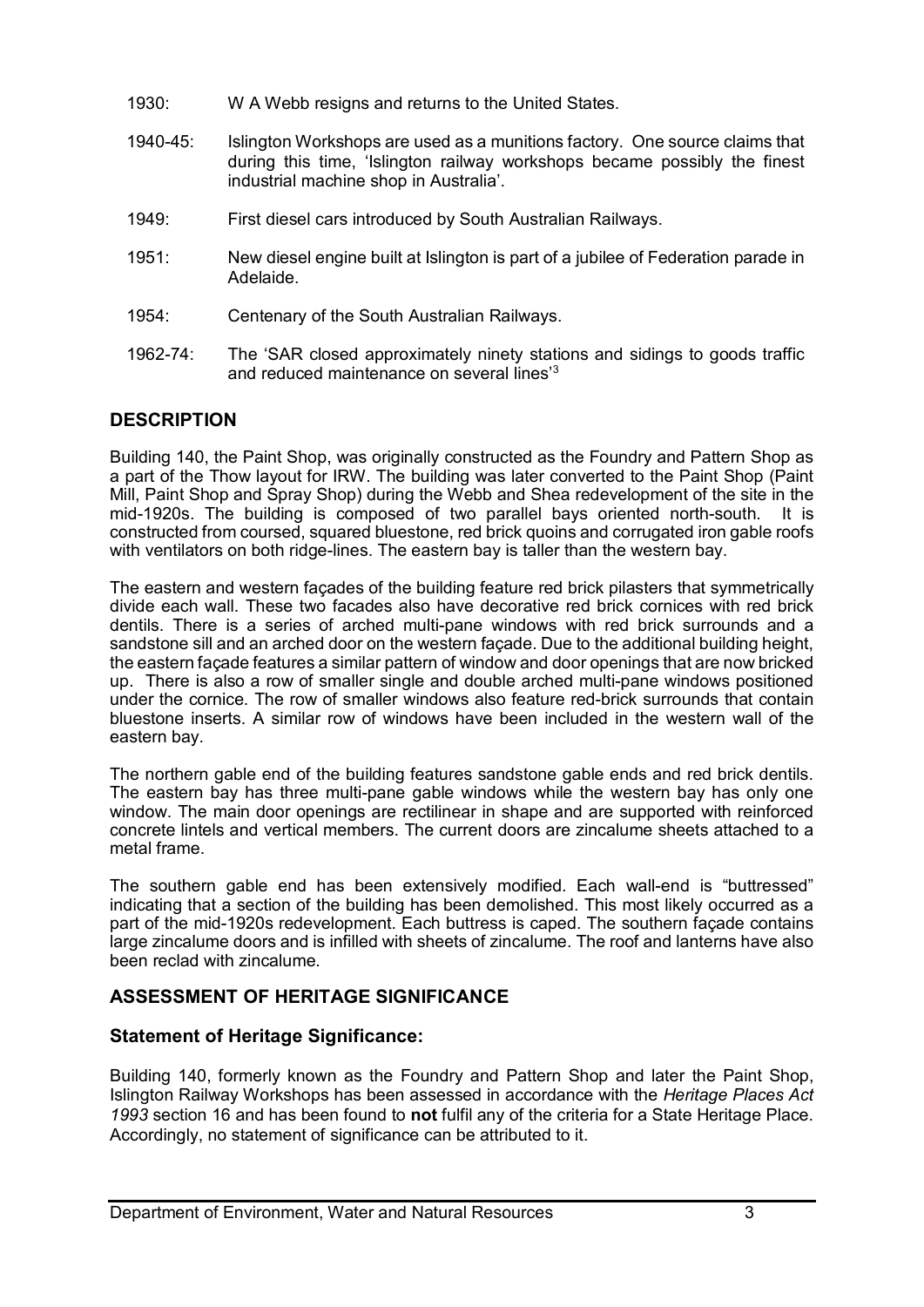# **Comparability / Rarity / Representation:**

Building 140 is an example of a late nineteenth century industrial building that was a component of a larger railway complex. There are a number of similar industrial buildings at IRW, already listed or nominated for entry on the State Heritage Register that equally or better represent the types of industrial processes conducted by SAR at IRW. They include:

- **Islington Railway Workshops Fabrication Shop SHP14686**
- **Islington Railway Workshops Electrical Shop SHP10709**
- **Islington Railway Workshops Foundry SHP14688**
- **Islington Railway Workshops Fabrication Shop Annex SHP14687**
- **The Old Bulk Store (nominated 2013)**

There are also a number of nineteenth century railway complexes included on the State Heritage Register, including but not limited to:

- **Balaklava Railway Station Complex SHP12942**
- **Gawler Railway Station Complex SHP10379**
- **Former Hamley Bridge Railway Station Complex SHP13000**
- **Hawker Railway Station Complex SHP10998**
- **Strathalbyn Railway Station Complex 14088**

Further, a number of nineteenth century industrial buildings have been listed on the State Heritage Register including but not limited to:

- **Former Elder Smith & Co Wool Store SHP10946**
- **Offices former Grenfell Street Mail Exchange former Warehouse SHP0958**
- **The Gallerie Shopping Centre (façade) former G&R Willis Warehouse SHP13365**
- **Brompton Gas Works SHP11823**
- **Former Megaw and Hoggs Auction Rooms former Warehouse SHP13591**
- **Office former Menz Biscuit Factory SHP10816**

**Assessment against Criteria (Under Section 16 of the** *Heritage Places Act 1993***):**

#### **(a) it demonstrates important aspects of the evolution or pattern of the state's history.**

In considering this criterion, I have had regard to the *Guidelines for State Heritage Places*, that note:

*The place should be closely associated with events, developments or cultural phases which have played a significant part in South Australian history. Ideally it should demonstrate those associations in its fabric.*

*Places will not normally be considered under this criterion if they are of a class of things that are commonplace, or frequently replicated across the State, places associated with events of interest only to a small number of people, places associated with developments of little significance, or places only reputed to have been the scene of an event which has left no trace or which lacks substantial evidence.*

Building 140, constructed in 1892-1893 and modified in the mid-1920s, played a role in the development of the South Australian railways in the late nineteenth and early twentieth centuries, initially as a Foundry and Pattern Shop and later as a Paint Shop. It represents the State's first and second efforts to modernise and improve SAR facilities enabling it to become a leading manufacturer of locomotives in the twentieth century and a heavy industrial site.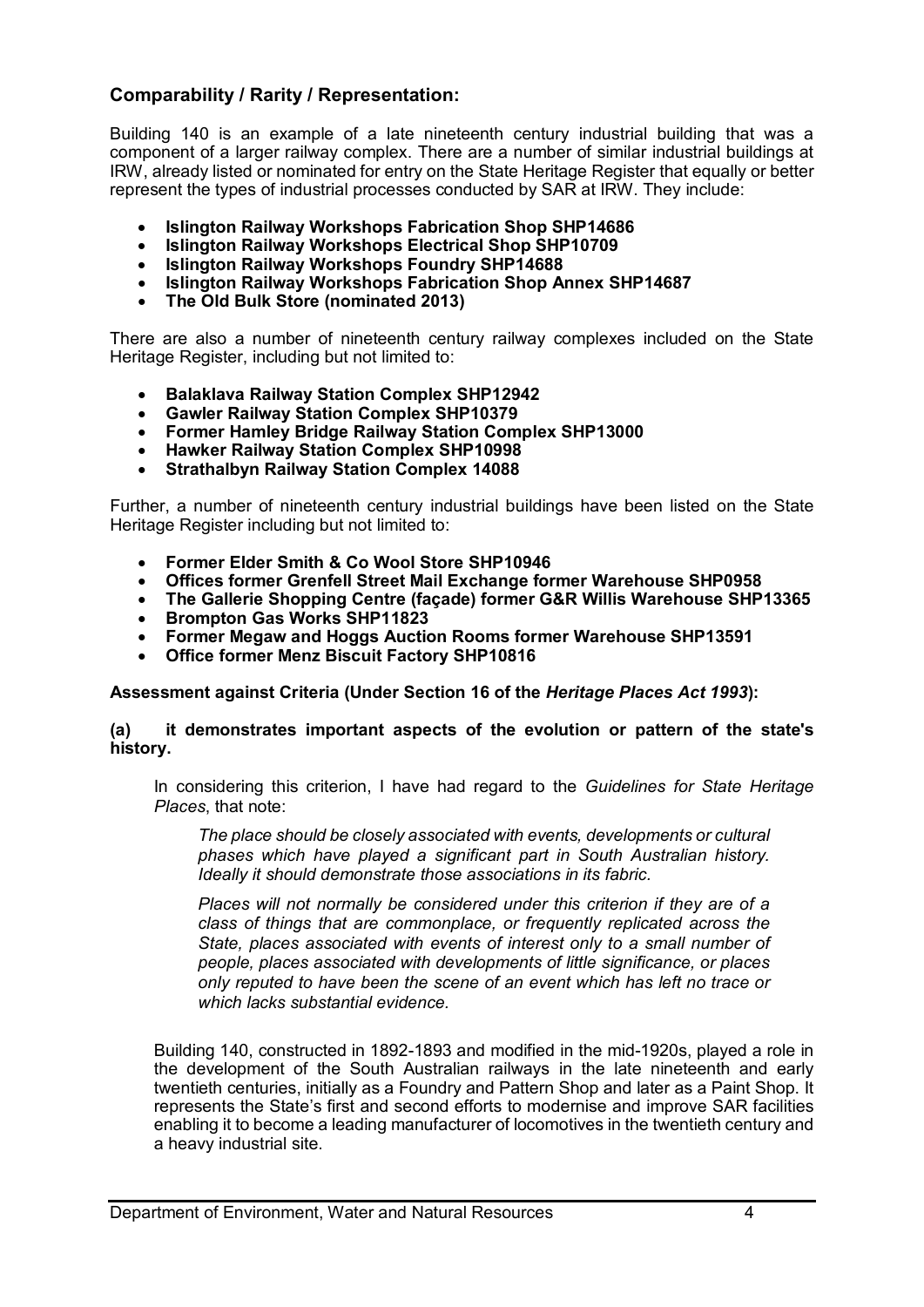However, there are already a number of buildings either listed as State Heritage Places or that are nominated as State Heritage Places at IRW that better represent these claims. The State Heritage Places include:

- **Islington Railway Workshops Apprentice School SHP10708**
- **Islington Railway Workshops Chief Mechanical Engineer's Office SHP1685)**
- **Islington Railway Workshops Fabrication Shop SHP14686**
- **Islington Railway Workshops Electrical Shop SHP10709**
- **Islington Railway Workshops Foundry SHP14688**
- **Islington Railway Workshops Fabrication Shop Annex SHP14687**
- **Time Office/Correspondence Room (Building 171), Islington Railway Workshops SHP26402**
- **Front Fence, adjacent to Chief Mechanical Engineer's Office, Islington Railway Workshops SHP26389**

The nominated Places include:

- **The Old Bulk Store, Islington Railway Workshops**
- **Traverser 1, Islington Railway Workshops**
- **Traverser 2, Islington Railway Workshops**

This place does **not** fulfil this criteria.

#### **(b) it has rare, uncommon or endangered qualities that are of cultural significance.**

In considering this criterion, I have had regard to the *Guidelines for State Heritage Places*, that note:

*The place should demonstrate a way of life, social custom, industrial process or land use which is no longer practised, is in danger of being lost, or is of exceptional interest. This encompasses both places which were always rare, and places which have become scarce through subsequent loss or destruction.*

*Places will not normally be considered under this criterion if their rarity is merely local, or if they appear rare only because research has not been done elsewhere, or if their distinguishing characteristics have been degraded or compromised, or if they are at present common and simply believed to be in danger of becoming rare in future.*

Building 140, is one of a number of buildings at IRW that represents the manufacturing capabilities of SAR. With the exception of the different heights between its eastern and western bay, Building 140 is also similar in appearance to the other buildings. Further, several of those buildings are already listed as State Heritage Places and better illustrate the manufacturing capabilites of SAR at IRW. They include:

- **Islington Railway Worshop Fabrication Shop SHP14686**
- **Islington Railway Workshop Electrical Shop SHP 10709**
- **Islington Railway Workshop Foundry SHP14688**
- **Islington Railway Workshop Fabrication Shop Annex SHP14687**
- **Islington Railway Workshops Apprentice School SHP10708**
- **Islington Railway Workshops Chief Mechanical Engineer's Office SHP1685**

This place does **not** fulfil this criteria.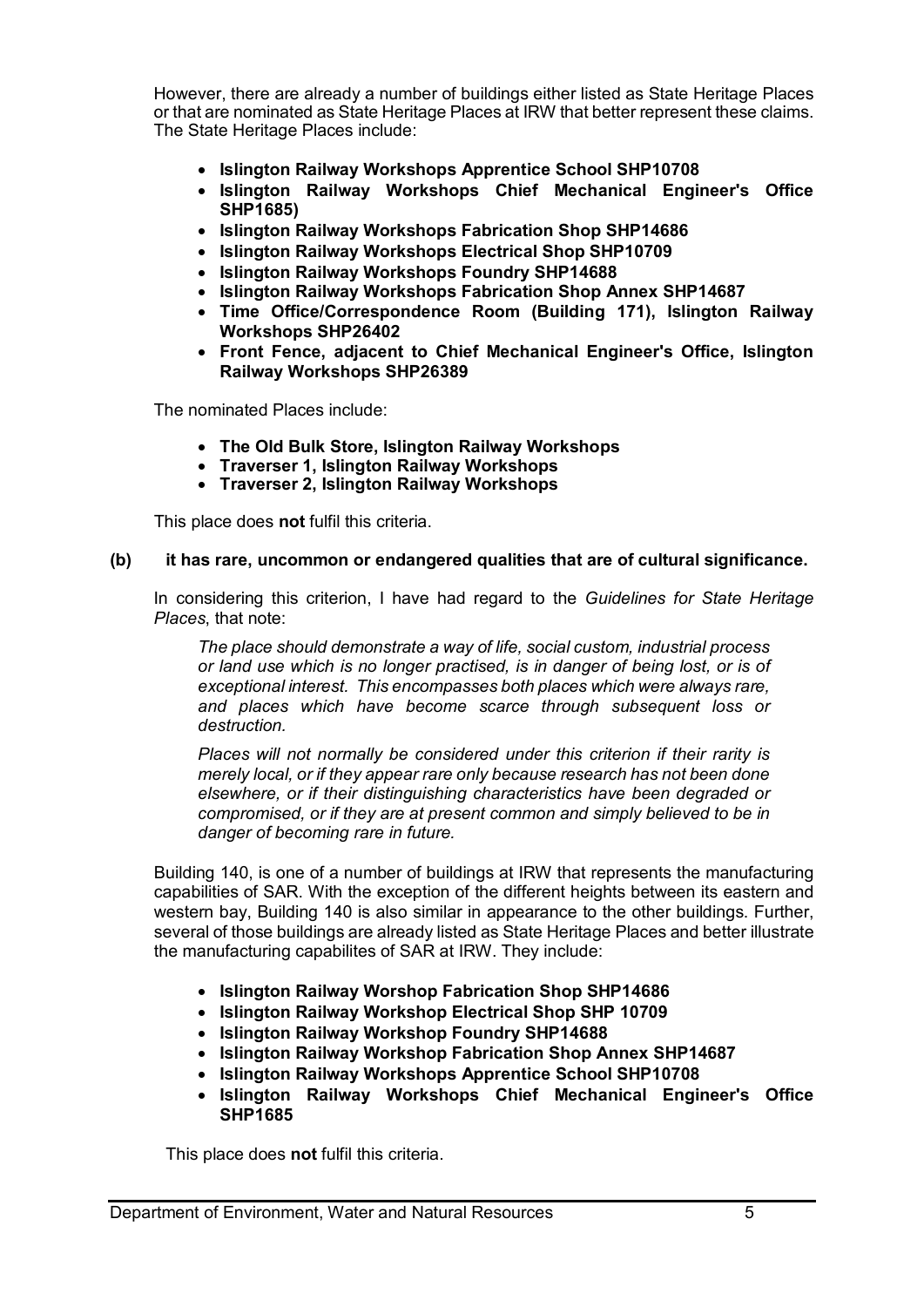**(c) it may yield information that will contribute to an understanding of the state's history, including its natural history.**

In considering this criterion, I have had regard to the *Guidelines for State Heritage Places*, that note:

*The place should provide, or demonstrate a likelihood of providing, information that will contribute significantly to our knowledge of the past. The information should be inherent in the fabric of the place. The place may be a standing structure, an archaeological deposit or a geological site.*

*Places will not normally be considered under this criterion simply because they are believed to contain archaeological or palaeontological deposits. There must be good reasons to suppose the site is of value for research, and that useful information will emerge. A place that will yield the same information as many other places, or information that could be obtained as readily from documentary sources, may not be eligible.*

There is no visible or documented evidence available at the State Records of South Australia and the State Library of South Australia which suggests that Building 140 could yield information that contributes to the history of the State.

The place does not **fulfil** this criterion.

### **(d) it is an outstanding representative of a particular class of places of cultural significance.**

In considering this criterion, I have had regard to the *Guidelines for State Heritage Places*, that note:

*The place should be capable of providing understanding of the category of places which it represents. It should be typical of a wider range of such places, and in a good state of integrity, that is, still faithfully presenting its historical message.*

*Places will not be considered simply because they are members of a class, they must be both notable examples and well-preserved. Places will be excluded if their characteristics do not clearly typify the class, or if they were very like many other places, or if their representative qualities had been degraded or lost. However, places will not be excluded from the Register merely because other similar places are included.*

Building 140 is similar to a number of buildings constructed at IRW in the late nineteenth century. However, these examples were listed as State Heritage Places because they meet criteria (a), not criteria (d) and include:

- **Islington Railway Workshops Fabrication Shop SHP14686**
- **Islington Railway Workshops Foundry SHP14688**
- **Islington Railway Workshops Fabrication Shop Annex SHP14687**

In addition, there are a number of industrial buildings constructed in the late ninteenth century, listed on the State Heritage Register that are better representatives of this class of building. They include:

- **Former Elder Smith & Co Wool Store SHP10946**
- **Offices former Grenfell Street Mail Exchange former Warehouse SHP0958**
- **The Gallerie Shopping Centre (façade) former G&R Willis Warehouse SHP13365**
- **Brompton Gas Works SHP11823**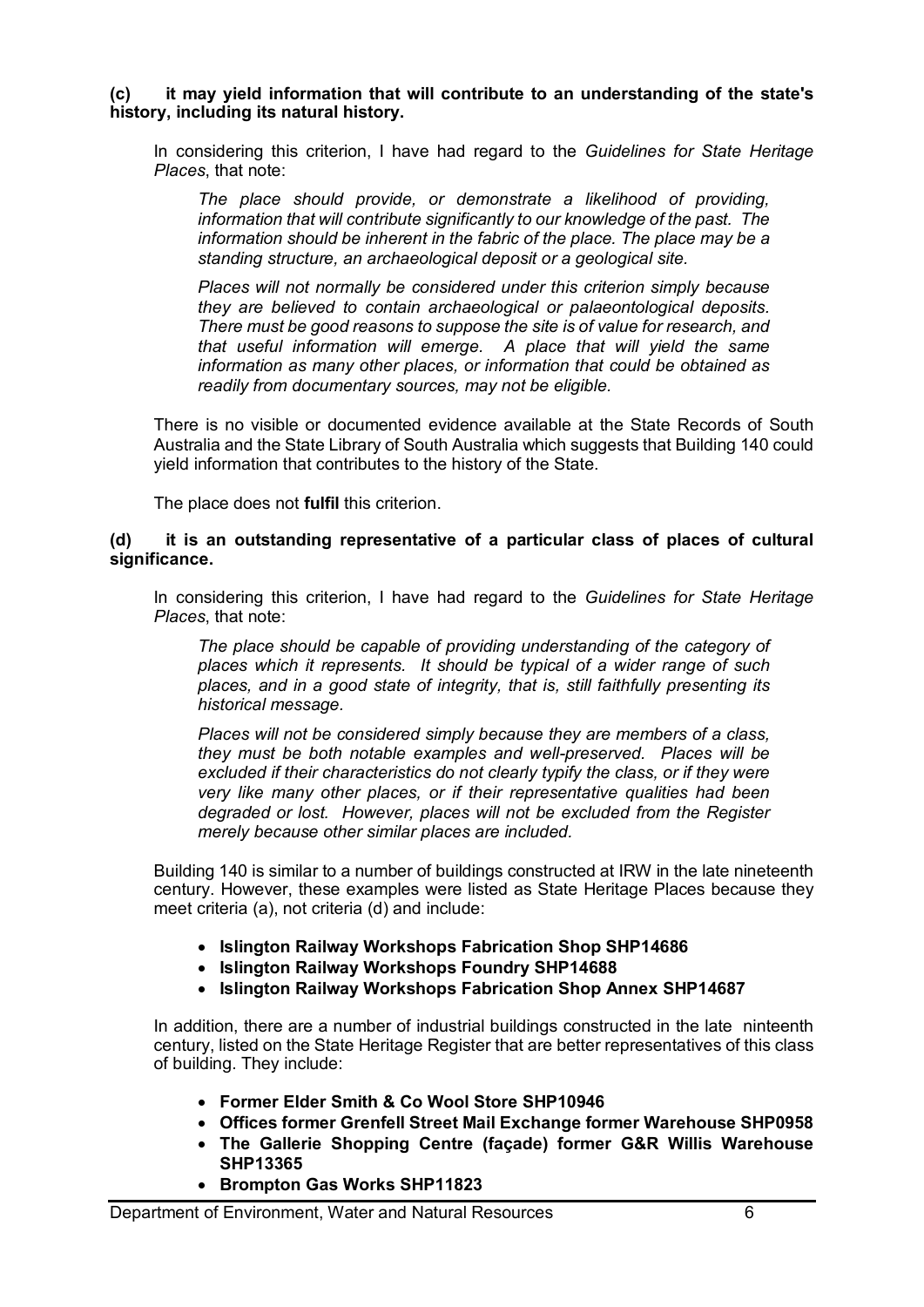- **Former Megaw and Hoggs Auction Rooms former Warehouse SHP13591**
- **Office former Menz Biscuit Factory SHP10816**

This place does **not** fulfil this criteria.

#### **(e) it demonstrates a high degree of creative, aesthetic or technical accomplishment or is an outstanding representative of particular construction techniques or design characteristics.**

In considering this criterion, I have had regard to the *Guidelines for State Heritage Places*, that note:

*The place should show qualities of innovation or departure, beauty or formal design, or represent a new achievement of its time. Breakthroughs in technology or new developments in design would qualify, if the place clearly shows them. A high standard of design skill and originality is expected.*

*Places would not normally be considered under this criterion if their degree of achievement could not be demonstrated, or where their integrity was diminished so that the achievement, while documented, was no longer apparent in the place, or simply because they were the work of a designer who demonstrated innovation elsewhere.*

Building 140 is typical of the masonry industrial buildings constructed at IRW during the late nineteenth century and more broadly in South Australia. Three buildings at IRW, with similar design qualities to Building 140 are already listed as State Heritage Places and include:

- **Islington Railway Workshops Fabrication Shop SHP14686**
- **Islington Railway Workshops Foundry SHP14688**
- **Islington Railway Workshops Fabrication Shop Annex SHP14687**

These examples were registered as State Heritage Places because they met criteria (a). Like these three places, Building 140 does not demonstrate a high degree of creative, aesthetic or technical accomplishement nor is it an outstanding representative of particular construction techniques or design characteristics.

This place does **not** fulfil this criteria.

# **(f) it has strong cultural or spiritual associations for the community or a group within it.**

In considering this criterion, I have had regard to the *Guidelines for State Heritage Places*, that note:

*The place should be one which the community or a significant cultural group have held in high regard for an extended period. This must be much stronger than people's normal attachment to their surroundings. The association may in some instances be in folklore rather than in reality.*

*Places will' not be considered if their associations are commonplace by nature, or of recent origin, or recognised only by a small number of people, or not held very strongly, or held by a group not widely recognised, or cannot be demonstrated satisfactorily to others.*

IRW, as a site, is held in high regard by some groups and individuals within the community, especially those who either worked at Islington or who consider themselves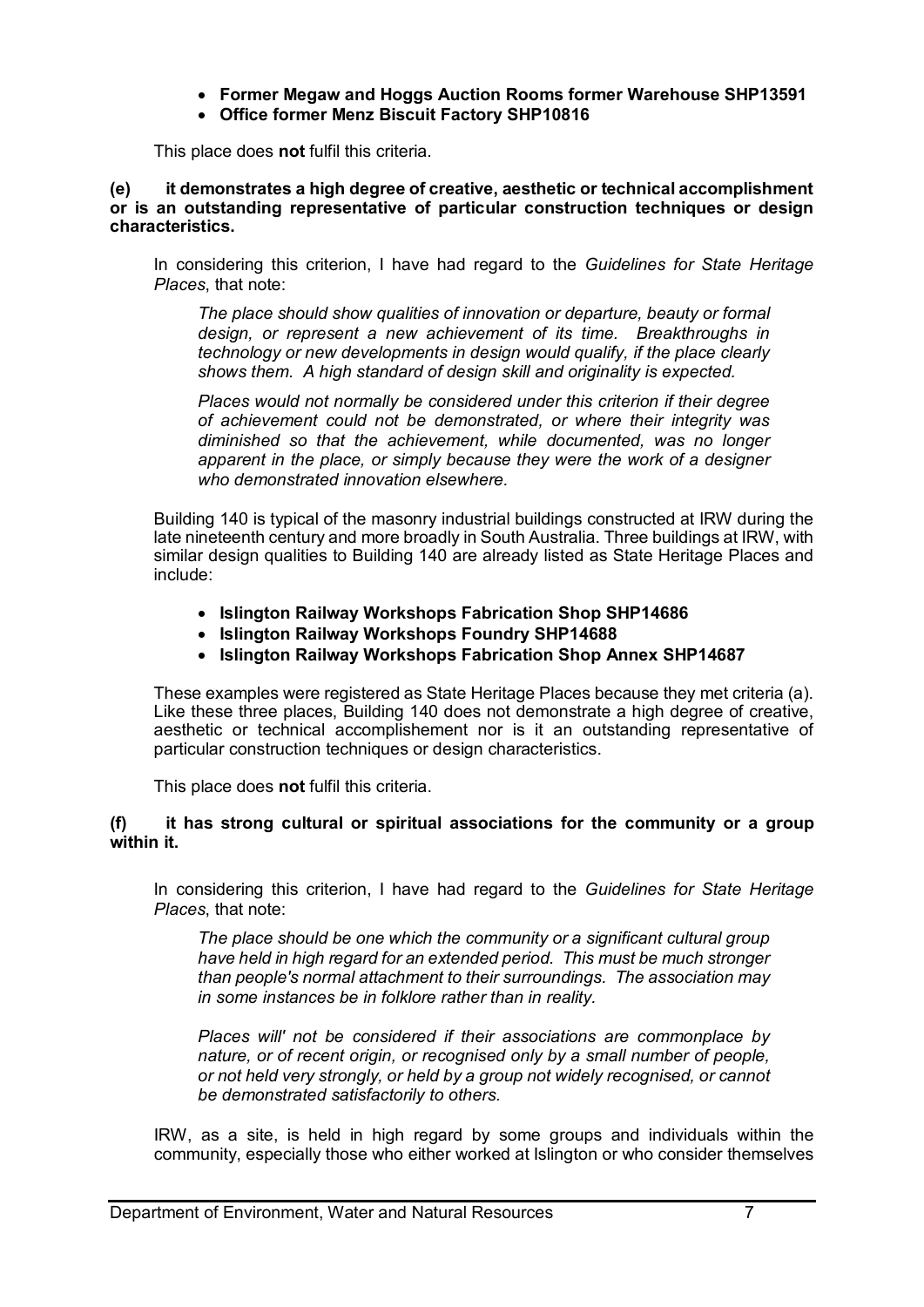to be 'train buffs'. However, there are already a number of State Heritage Places at IRW that readily represent those community associations and include:

- **Islington Railway Workshops Apprentice School SHP10708**
- **Islington Railway Workshops Chief Mechanical Engineer's Office SHP1685**
- **Islington Railway Workshops Fabrication Shop SHP14686**
- **Islington Railway Workshops Electrical Shop SHP10709**
- **Islington Railway Workshops Foundry SHP14688**
- **Islington Railway Workshops Fabrication Shop Annex SHP14687**

There is no evidence to suggest that Building 140 has a strong cultural or spiritual association with a community or a group within it that is not already represented in the listed State Heritage Places at IRW.

The place does **not** fulfil this criterion.

#### **(g) it has a special association with the life or work of a person or organisation or an event of historical importance.**

In considering this criterion, I have had regard to the *Guidelines for State Heritage Places*, that note:

*The place must have a close association with a person or group which played a significant part in past events, and that association should be demonstrated in the fabric of the place. The product of a creative person, or the workplace of a person whose contribution was in industry, would be more closely associated with the person's work than would his or her home. Most people are associated with many places in their lifetime, and it must be demonstrated why one place is more significant than others.*

*Places will not generally be considered under this criterion if they have only a brief, incidental or distant association, or if they are associated with persons or groups of little significance, or if they are associated with an event which has left no trace, or if a similar association could be claimed for many places, or if the association cannot be demonstrated. Generally the home or the grave of a notable person will not be entered in the Register unless it has some distinctive attribute, or there is no other physical evidence of the person's life or career in existence.*

Building 140 is associated with the work of three key individuals who directed the growth and success of IRW as a manufacturing and heavy industrial site. Building 140 was built in-line with the site plan devised by SAR Locomotive Engineer William Thow for IRW. IRW as a site, illustrates Thow's ambition to improve the construction and fitting of locomotives and rolling stock in South Austalia by streamlining and modernising manufacturing processes in the late nineteenth century.

Building 140 is also associated with the modernisation aims of SAR Chief Commissioner William Alfred Webb and his Chief Mechanical Engineer Frederick James Shea. Webb and Shea totally reorganised IRW in the mid-1920s creating a large complex comprised of modern, streamlined, electric-powered workshops. It was at this time that Building 140 was converted from a Foundry and Pattern Shop into the Paint Shop.

While Building 140 is closely associated with the work of Thow, Webb and Shea and is illustrative of their ambitions to create an efficient and modern manufacturing facility there are already a number of buildings already listed as State Heritage Places on the State Heritage Register that better represent those associations. Those places include: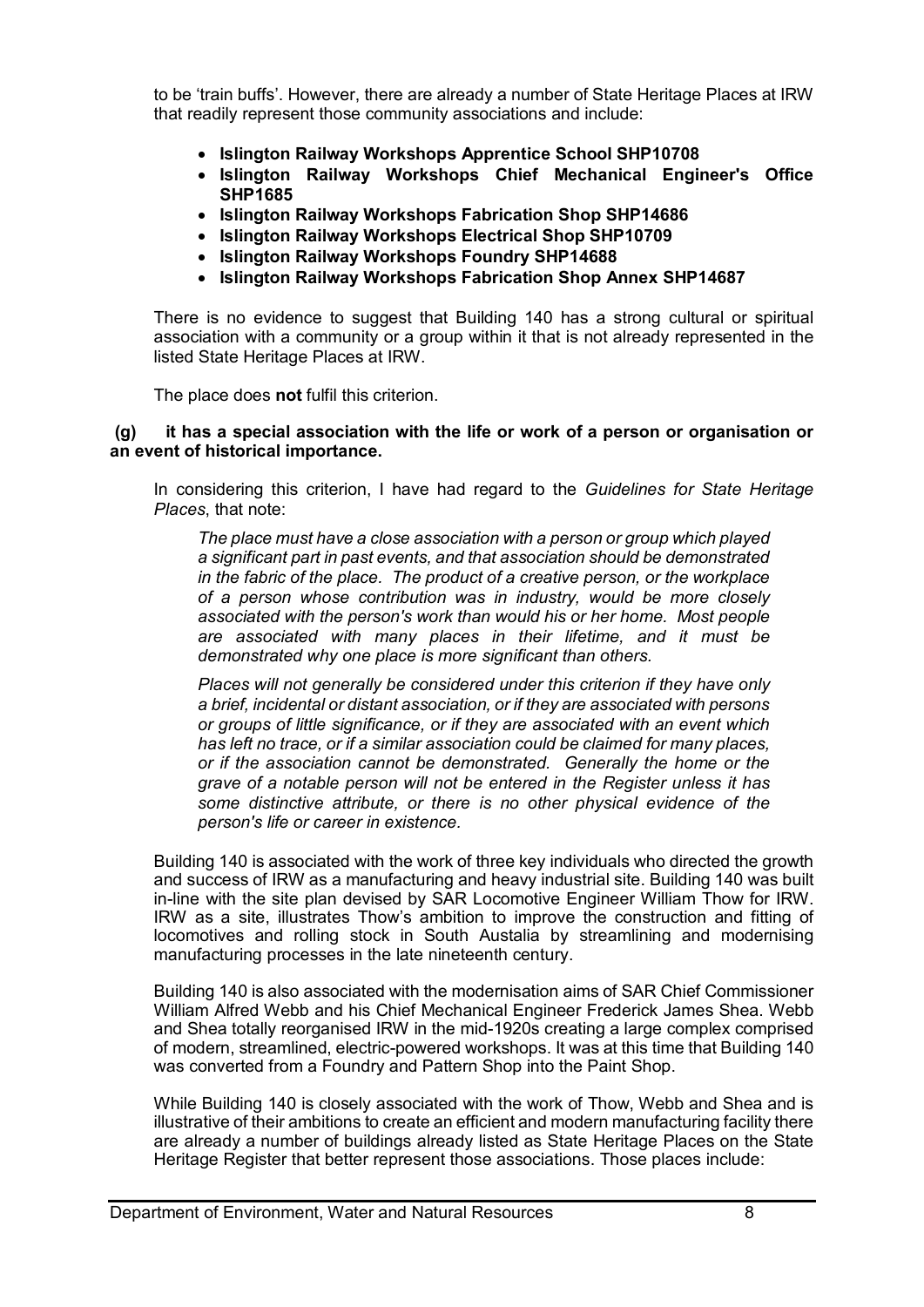- **Islington Railway Workshops Apprentice School SHP10708**
- **Islington Railway Workshops Chief Mechanical Engineer's Office SHP1685**
- **Islington Railway Workshops Fabrication Shop SHP14686**
- **Islington Railway Workshops Electrical Shop SHP10709**
- **Islington Railway Workshops Foundry SHP14688**
- **Islington Railway Workshops Fabrication Shop Annex SHP14687**

In addition, there are three nominated places at IRW that similarly better represent the aims of Thow, Webb and Shea. They include:

- **The Old Bulk Store**
- **Traverser 1**
- **Traverser 2**

This place does **not** fulfil this criteria.

# **Extent of Listing / Significant Fabric / Curtilage:**

As Building 140 fails to fulfil any of the criteria required to be listed as a State Heritage Place, there is no extent of listing, significant fabric or curtilage to consider here.

## **REFERENCES:**

Anon, 'The Locomotive Workshops at Islington', *The Register*, 25 February 1892, p.6.

Donovan, P and O'Neil, B (1992), *the Long Haul: Australian National 1978-1988*, (Adelaide, Focus Books).

Donovan and Associates, 1992 *Railway Heritage of South Australia* vols 1&2, National Trust of South Australia.

Marshall, D, Brassil, T, Doyle, H 2012 *Heritage Assessment Of The Former Islington Railway Workshops, Front Fence & Building 171*, Report for the Heritage Policy Unit, SA Department of Environment, Water and Natural Resources

Morgan, D, 'Research Notes IRW Central Buildings' (Adelaide: State Heritage Unit).

'Railway Workshop Islington', January 1929.

South Australian Railways (1893), *Annual Report*, p.68.

Walker, JD (1990), 'Thow, William (1842-1926)', *Australian Dictionary of Biography*, ANU, [http://adb.anu.edu/biography/thow-william-8801/text1535,](http://adb.anu.edu/biography/thow-william-8801/text1535) accessed 12 December 2016.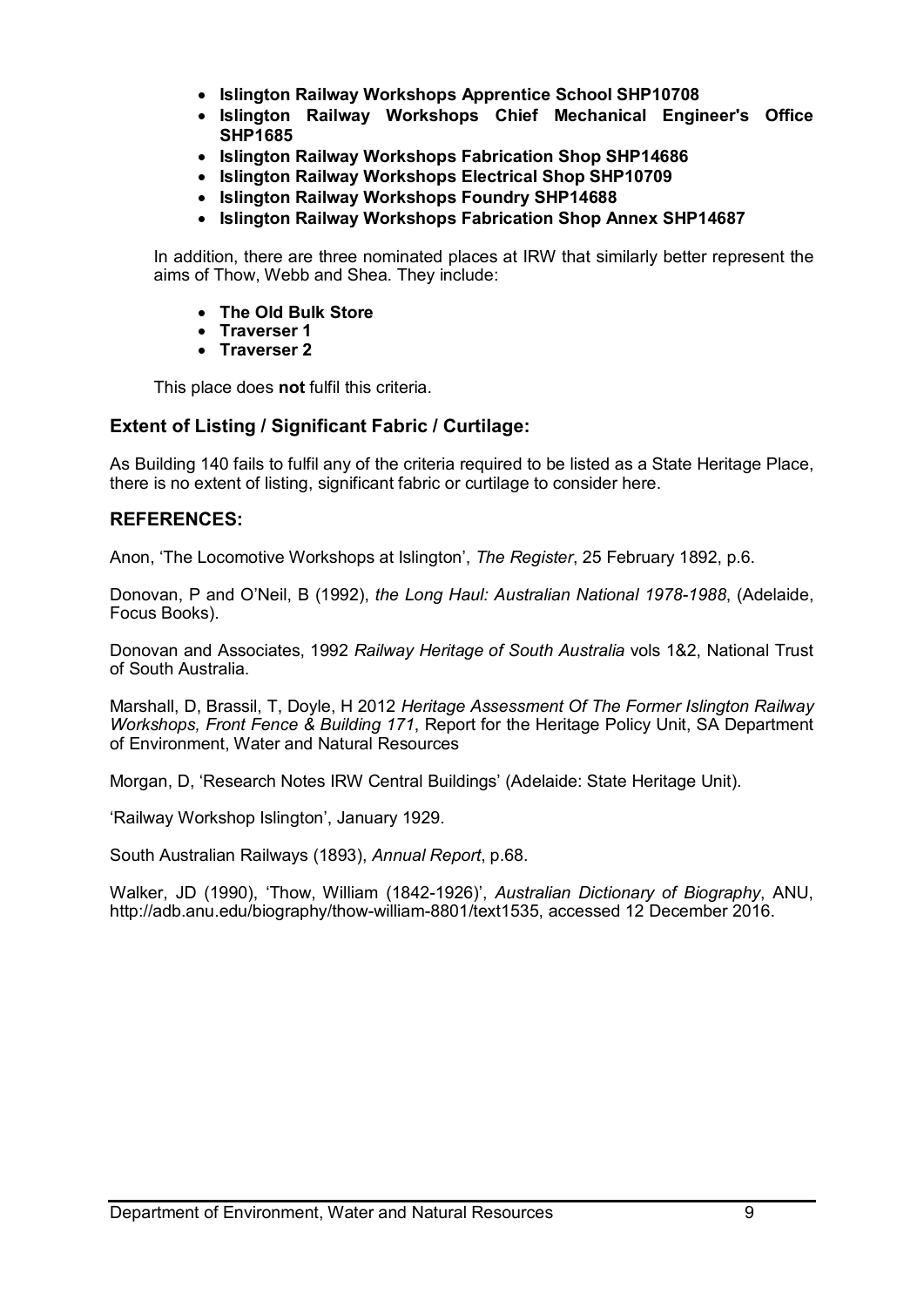**NAME:** Building 140, Islington Railway Workshops **PLACE NO.:** 26245

| <b>SITE RECORD:</b>           |                                                                                                                                |                                                                     |  |
|-------------------------------|--------------------------------------------------------------------------------------------------------------------------------|---------------------------------------------------------------------|--|
| <b>FORMER NAME:</b>           | Foundry and Pattern Shop, later Paint Shop.                                                                                    |                                                                     |  |
| <b>DESCRIPTION OF PLACE:</b>  | Building 140 is composed of two parallel bays and<br>is constructed from bluestone and has red brick<br>and sandstone details. |                                                                     |  |
| <b>DATE OF COMPLETION:</b>    | 1893.                                                                                                                          |                                                                     |  |
| <b>REGISTER STATUS:</b>       | Description:<br>Date:                                                                                                          | Nominated.<br>25 June 2013.                                         |  |
| <b>CURRENT USE:</b>           | Description:<br>Dates:                                                                                                         | Paint Shop.                                                         |  |
| <b>PREVIOUS USE(S):</b>       | Description:                                                                                                                   | Foundry, Pattern Shop, Paint<br>Mill, Paint Shop and Spray<br>Shop. |  |
|                               | Dates:                                                                                                                         | 1893-present.                                                       |  |
| <b>ARCHITECT/BUILDER:</b>     | Name:                                                                                                                          | South Australian Railways.<br>1892-1893/ mid-1920s.                 |  |
| <b>SUBJECT INDEXING:</b>      | Dates:<br>Group:                                                                                                               | Transport (Rail).                                                   |  |
|                               | Category:                                                                                                                      | Railway Workshop.                                                   |  |
| <b>LOCAL GOVERNMENT AREA:</b> | Description:                                                                                                                   | Port Adelaide Enfield.                                              |  |
| <b>LOCATION:</b>              | <b>Street Name:</b><br>Town/Suburb:<br>Post Code:                                                                              | <b>Churchill Road</b><br>Kilburn<br>5084                            |  |
| <b>LAND DESCRIPTION:</b>      | Title Type:                                                                                                                    | <b>CT</b>                                                           |  |
|                               | Volume:<br>Folio:<br>Lot No.:<br>Plan No.:<br>Hundred:                                                                         | 6179<br>405<br>A144<br>D95846<br>Yatala                             |  |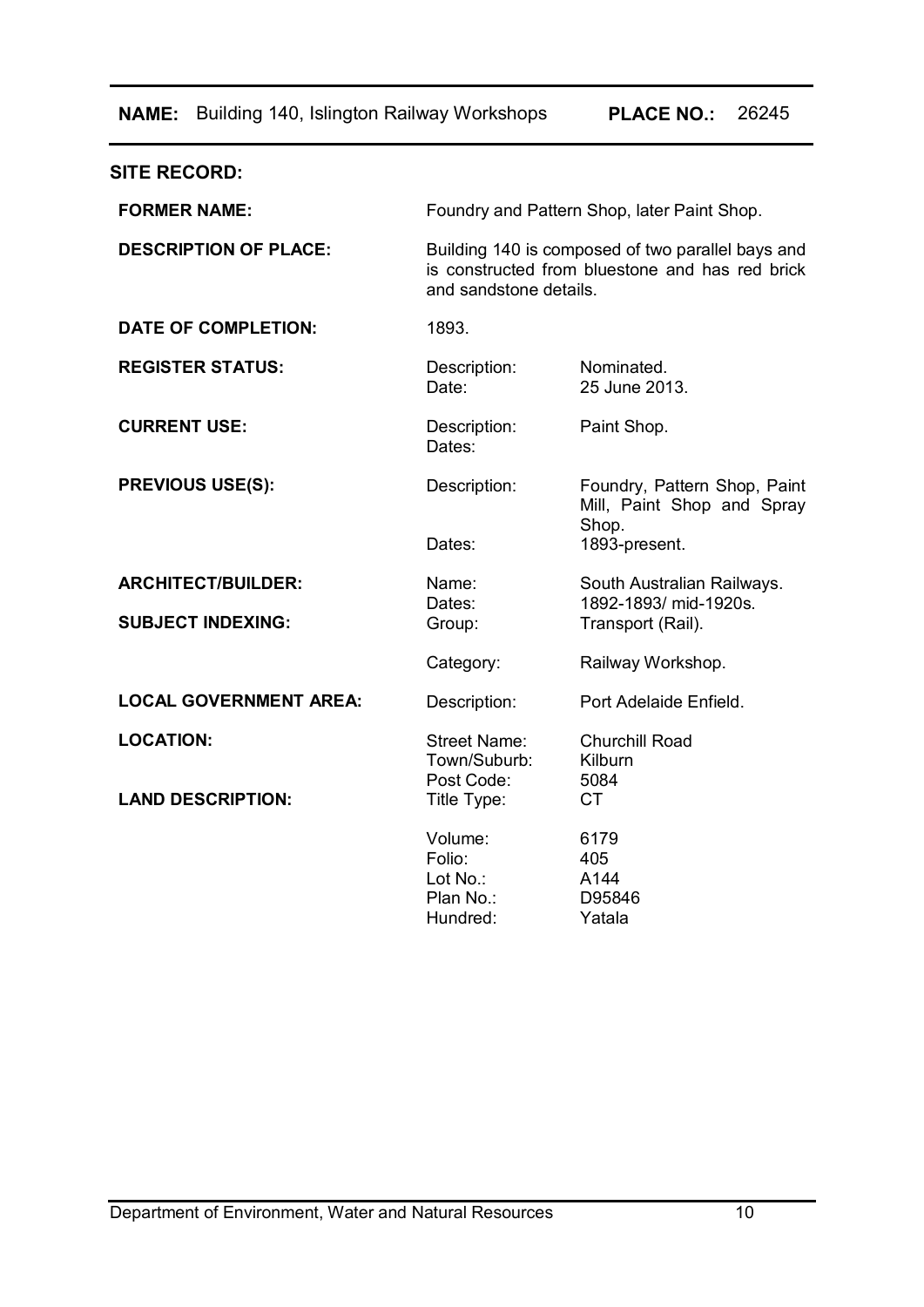| <b>NAME:</b> |  | Building 140, Islington Railway Workshops | <b>PLACE: 26245</b> |  |
|--------------|--|-------------------------------------------|---------------------|--|
|--------------|--|-------------------------------------------|---------------------|--|



# **Building 140, Islington Railway Workshops**



**Legend N ↑** Extent of nominated place State Heritage Places at Islington Railway Workshops Parcel boundaries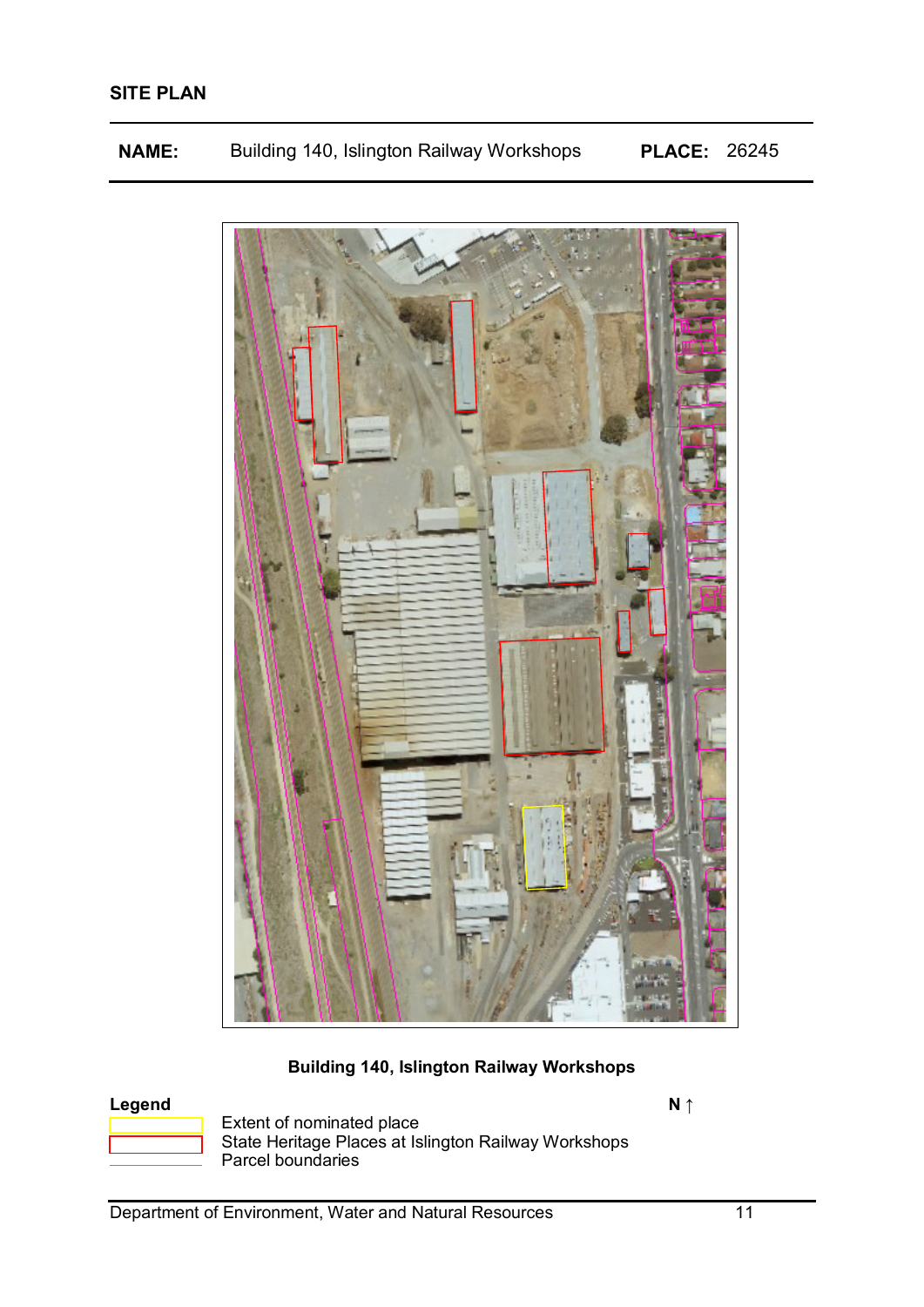**NAME:** Building 140 , Islington Railway Workshops **PLACE:** 26245



**Building 140, Islington Railway Workshops, northern façade.**



**Building 140, Islington Railway Workshops, western façade.**